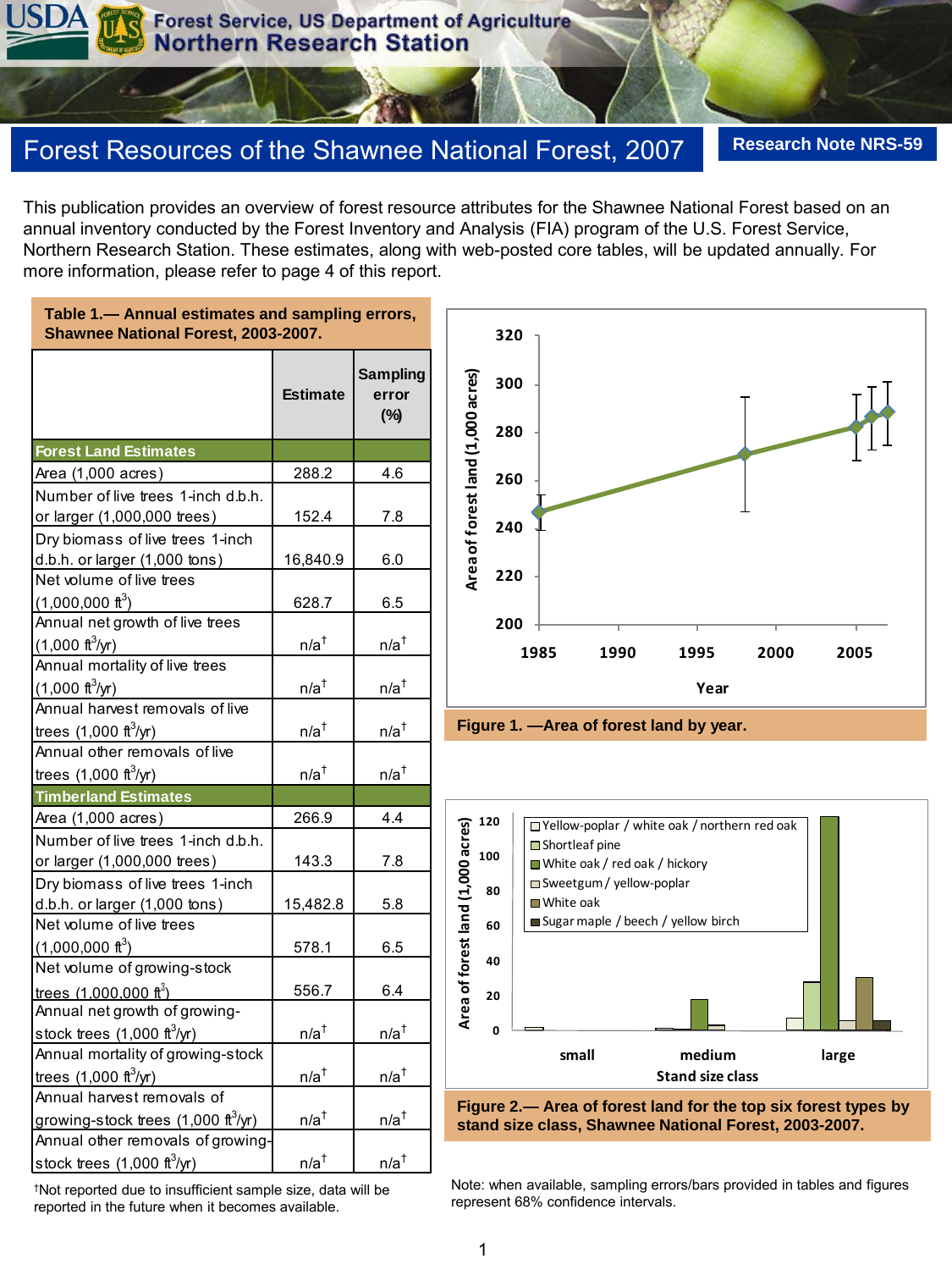**Table 2. —Top 10 species by forest wide volume estimates, Shawnee National Forest, 2003-2007**

| Rank | <b>Species</b>     | <b>Volume of live trees on</b><br>forest land $(1,000,000 \text{ ft}^3)$ | <b>Sampling</b><br>error $(\%)$ | Volume of sawtimber trees on<br>timberland (1,000,000 bdft) | <b>Sampling</b><br>error (%) |
|------|--------------------|--------------------------------------------------------------------------|---------------------------------|-------------------------------------------------------------|------------------------------|
|      | White oak          | 99.8                                                                     | 12.7                            | 356.3                                                       | 13.8                         |
| 2    | Shortleaf pine     | 82.6                                                                     | 23.4                            | 379.1                                                       | 24.3                         |
| 3    | Yellow-poplar      | 78.3                                                                     | 27.6                            | 308.6                                                       | 33.5                         |
| 4    | Black oak          | 52.8                                                                     | 16.6                            | 220.7                                                       | 18.4                         |
| 5    | Pignut hickory     | 51.4                                                                     | 16.6                            | 155.6                                                       | 16.1                         |
| 6    | Sugar maple        | 35.7                                                                     | 20.8                            | 100.3                                                       | 28.5                         |
| 7    | l Northern red oak | 35.7                                                                     | 19.2                            | 147.9                                                       | 21.9                         |
| 8    | Post oak           | 23.6                                                                     | 18.0                            | 69.6                                                        | 23.5                         |
| 9    | Sweetgum           | 17.6                                                                     | 65.6                            | 45.2                                                        | 70.6                         |
| 10   | American elm       | 11.9                                                                     | 48.6                            | 41.6                                                        | 59.1                         |
|      | Other softwoods    | 11.3                                                                     | 40.4                            | 42.5                                                        | 45.4                         |
|      | Other hardwoods    | 127.9                                                                    | 11.0                            | 333.6                                                       | 14.2                         |



**Figure 3. —Inventory reporting areas (map) and average annual growth (A), harvest removals (B), and mortality (C) (cubic foot volume/acre/year) for live tree volume on forest land, Shawnee National Forest (SNF), Greater Shawnee Community (GSC), and Illinois, comparing 2001 and 2002 plots to 2006 and 2007 plots.**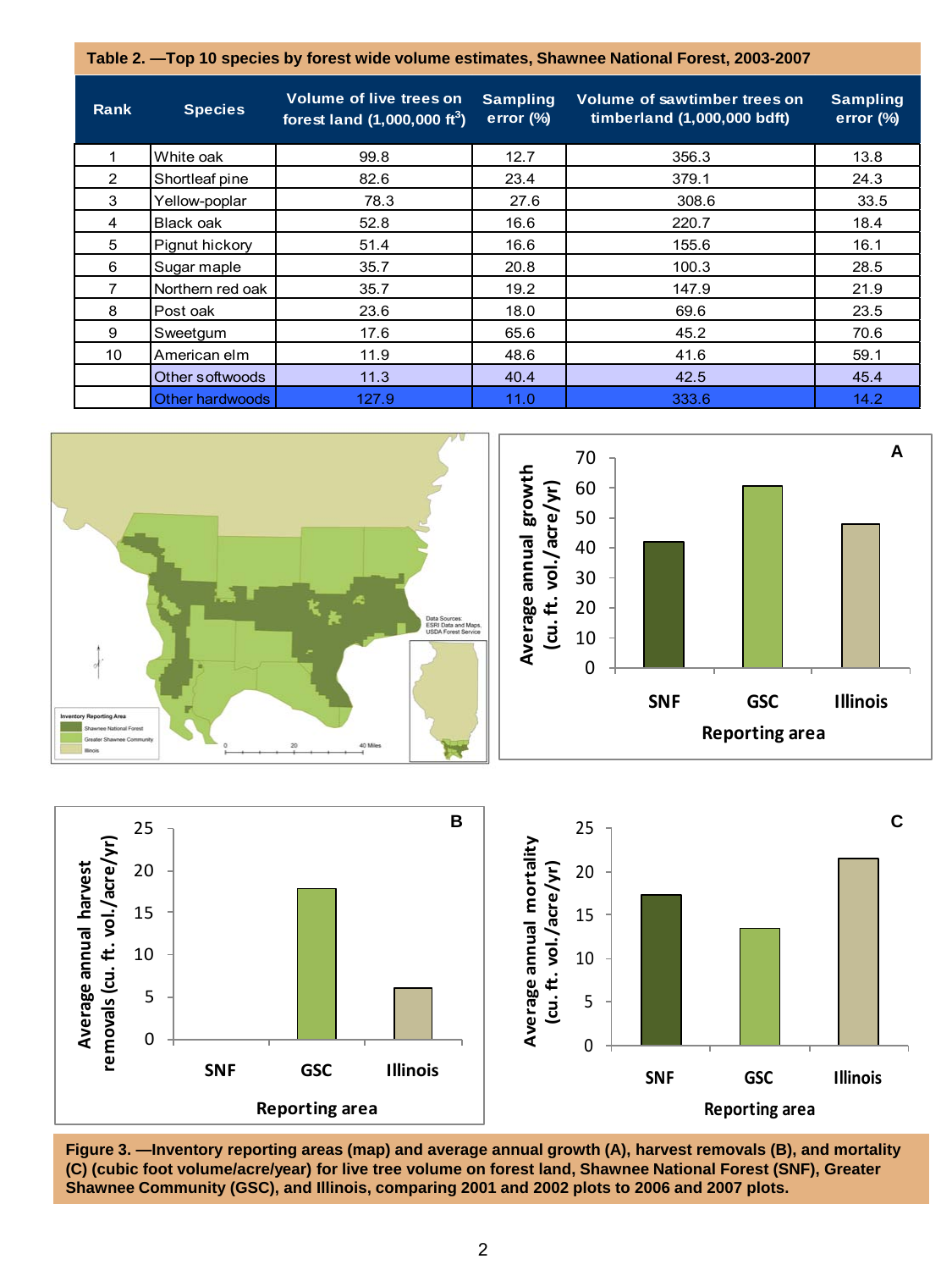# Shawnee National Forest Issue Update: Down woody material and invasive plant species

Down woody material includes fallen trees, branches, and leaf litter. These materials play a valuable role in our forests by providing essential habitat niches for flora and fauna. The amount of down woody material on the forest floor also affects the hydrology and seedbed quality in the forest. When this material decomposes, carbon and other nutrients are released. Down woody material also represents a potential fuel source. Fuel load information is an important indicator of wildfire risk. Overall, fuel loading in the Shawnee National Forest (SNF) is low with a fine (1-hour) fuel load of < 0.2 tons per acre and a total fuel load around 2.5 tons per acre (Fig. 4); however, during times of intense drought, these low fuel loads may pose a fire risk.

Another characteristic of forest health is the presence of invasive plant species. It is important to know which invasive plants are present in the forest as each poses a risk to the native flora. Figure 5 shows the number of invasive plants found per FIA plot in the SNF. Throughout this region, seven invasive plant species were recorded on FIA plots with Japanese honeysuckle (*Lonicera japonica*) being the most common species followed by multiflora rose (*Rosa multiflora* [Table 3]).



**Figure 4. —Mean fuel loading of biomass (tons/acre, time-lag fuel classes) on forest land in the Shawnee National Forest, 2003-2007.**



| <b>Species</b>              | <b>Scientific name</b> | <b>Number of plots</b><br>invasive found |
|-----------------------------|------------------------|------------------------------------------|
| Japanese honeysuckle        | Lonicera japonica      | 32                                       |
| Multiflora rose             | Rosa multiflora        | 18                                       |
| Autumn olive                | Elaeagnus umbellata    |                                          |
| Japanese stiltgrass         | Microstegium vimineum  |                                          |
| Nonnative bush honeysuckles | Lonicera spp.          | 3                                        |
| Japanese barberry           | Berberis thunbergii    | 2                                        |
| Common burdock              | Arctium minus          |                                          |

**Table 3. —Invasive plant species present on Forest Inventory and Analysis plots in the Shawnee National Forest, 2003-2007.**